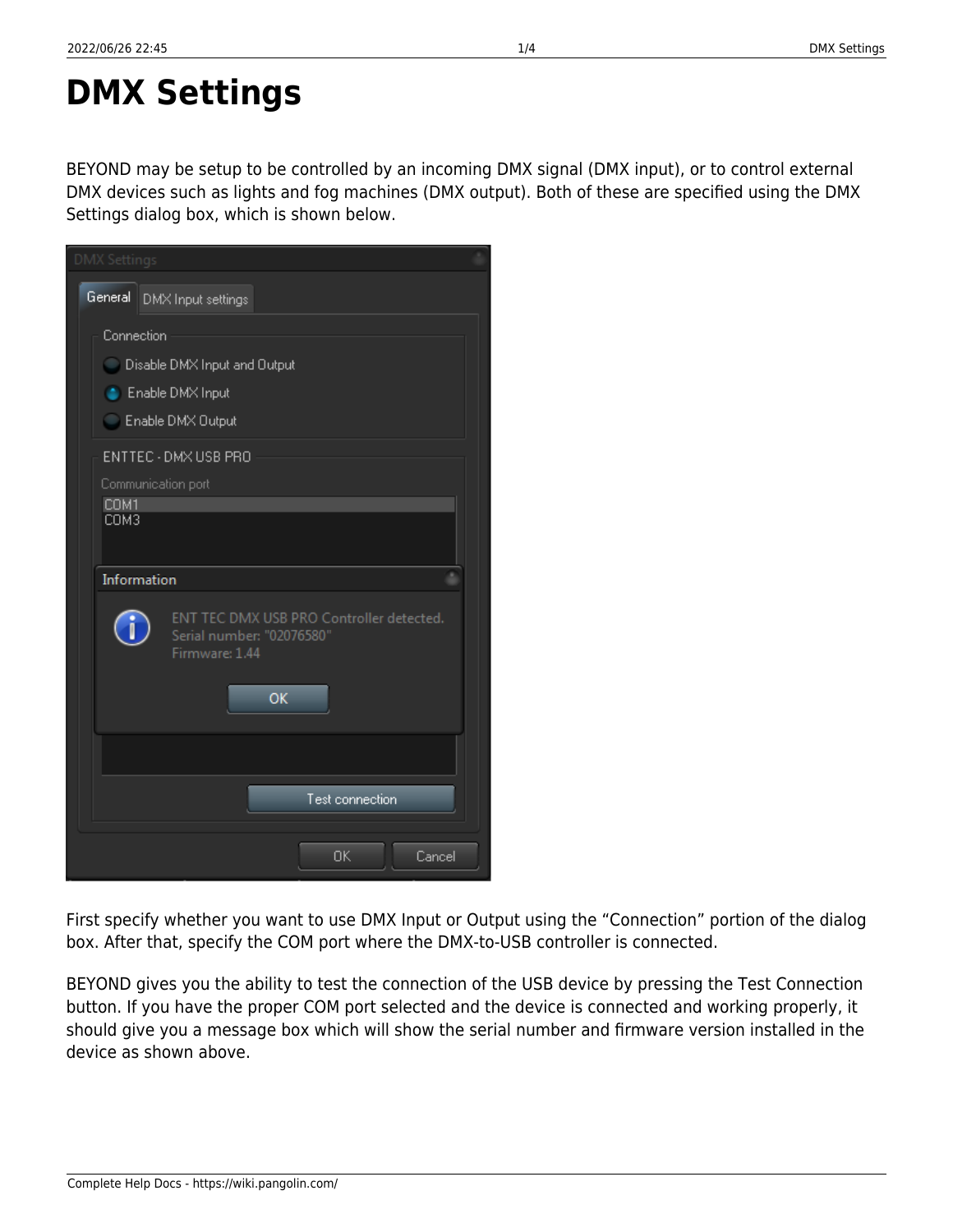## **DMX Input**

If you want an external lighting console to be able to trigger BEYOND cues and control them live, choose the Enable DMX Input option. You will also need to specify the Starting DMX Channel (address) where you want BEYOND to appear within the DMX stream.

| <b>DMX Settings</b>                                                                        |                                                                                                                                                                        |           |        |  |
|--------------------------------------------------------------------------------------------|------------------------------------------------------------------------------------------------------------------------------------------------------------------------|-----------|--------|--|
| General                                                                                    | DMX Input settings                                                                                                                                                     |           |        |  |
|                                                                                            | Starting DMX Channel                                                                                                                                                   |           | 1      |  |
|                                                                                            | Channel Function                                                                                                                                                       |           |        |  |
| ī<br>2<br>3<br>$\overline{4}$<br>5<br>6<br>7<br>8<br>9<br>10<br>11<br>12<br>13<br>14<br>15 | Access<br>Page<br>Cue<br>Speed<br>Fade<br>Zoom<br>X Size<br>Y Size<br>Z Angle<br>X Position<br>Y Position<br>Visble points<br>Scan rate<br>unused<br>Color             |           |        |  |
|                                                                                            | 031 - Blackout<br>3296 - Basic Range (4 channels)<br>97160 - Standard Range (8 channels)<br>161224 - Extended Range (12 channels)<br>225255 - Full Range (16 channels) |           |        |  |
|                                                                                            |                                                                                                                                                                        | <b>OK</b> | Cancel |  |

As shown above, the DMX Channel Assignment for BEYOND is exactly the same as that of the FB3-SE DMX daughter board. This allows external controllers that are already familiar with the FB3 to easily control BEYOND in the same way and providing the same results.

# **DMX Output**

If you want to control external devices such as beam tables, LEDs, lights or fog machines, choose the Enable DMX Output option. You will also need to specify the Number of channels that BEYOND should transmit. The default is 24, but you can enable BEYOND to send up to 512 channels.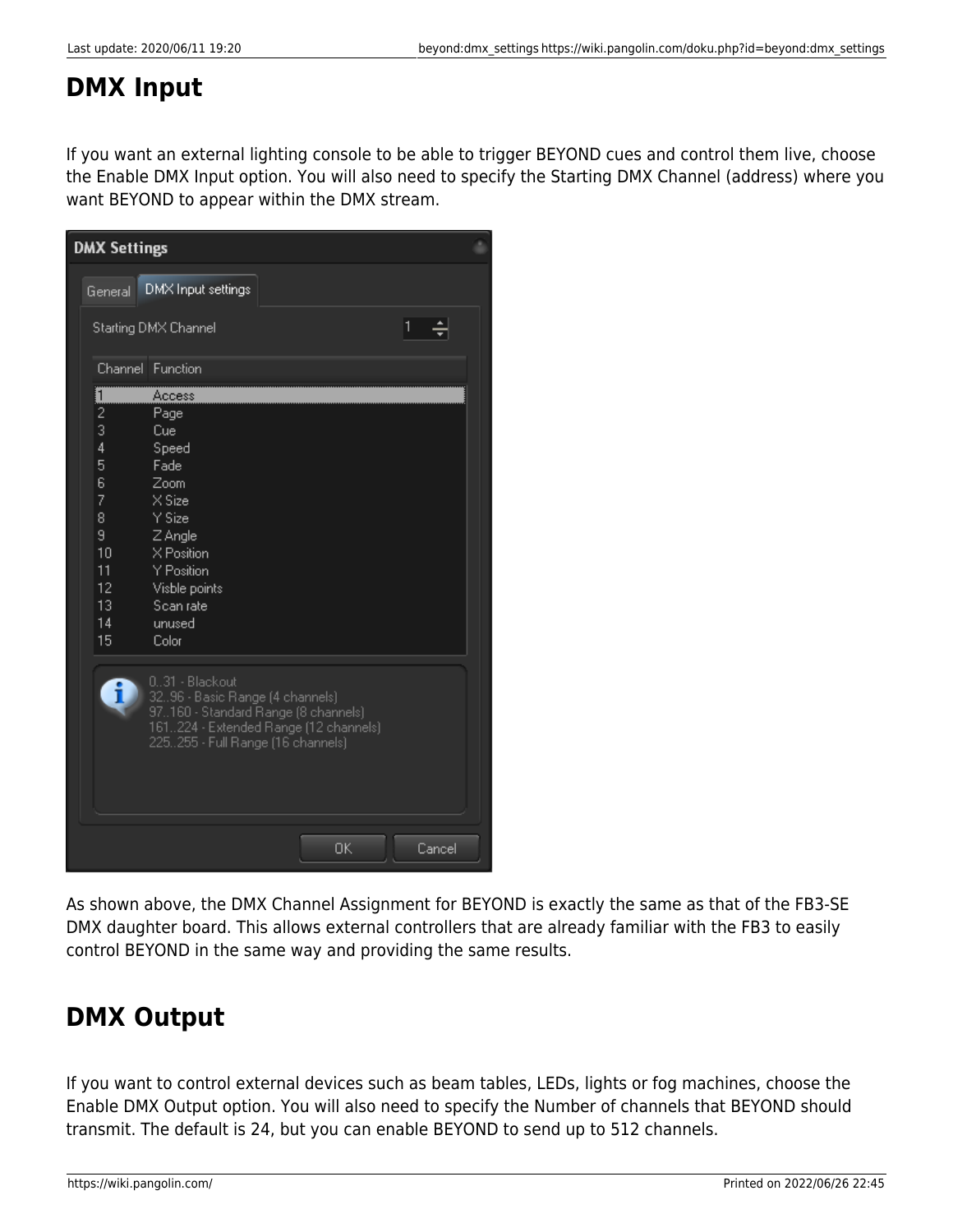| <b>DMX Settings</b>                  |        |   |  |  |
|--------------------------------------|--------|---|--|--|
| DMX Output settings<br>General       |        |   |  |  |
| DMX Output settings                  |        |   |  |  |
| Number of channels                   | 24     |   |  |  |
| <b>Break Delay</b>                   | 96     | ≑ |  |  |
| Mark-After-Break Break Delay         | 10     | ÷ |  |  |
| Start code                           | 0      | ÷ |  |  |
| Controller output rate (0-Auto)      | 0      |   |  |  |
| Reset to defaults                    |        |   |  |  |
| DMX sequence processing              |        |   |  |  |
| Accumulate state for the next update |        |   |  |  |
|                                      |        |   |  |  |
|                                      |        |   |  |  |
|                                      |        |   |  |  |
|                                      |        |   |  |  |
|                                      |        |   |  |  |
| 0K                                   | Cancel |   |  |  |

The DMX Output settings also has advanced controls that allow you to control the timing of the DMX signal. Generally the default values should work well, and you would only need to make adjustments to these settings if you suspect data corruption or incorrect DMX signal receipt.

## **DMX to USB device needed**

Note that in order to use DMX for either input or output, you must first acquire a DMX to USB converter device. Currently BEYOND supports only the DMX USB PRO from the company ENTTEC. This is a very popular device which is freely available from many vendors on the internet. Pangolin also normally carries a limited stock of these devices as well.